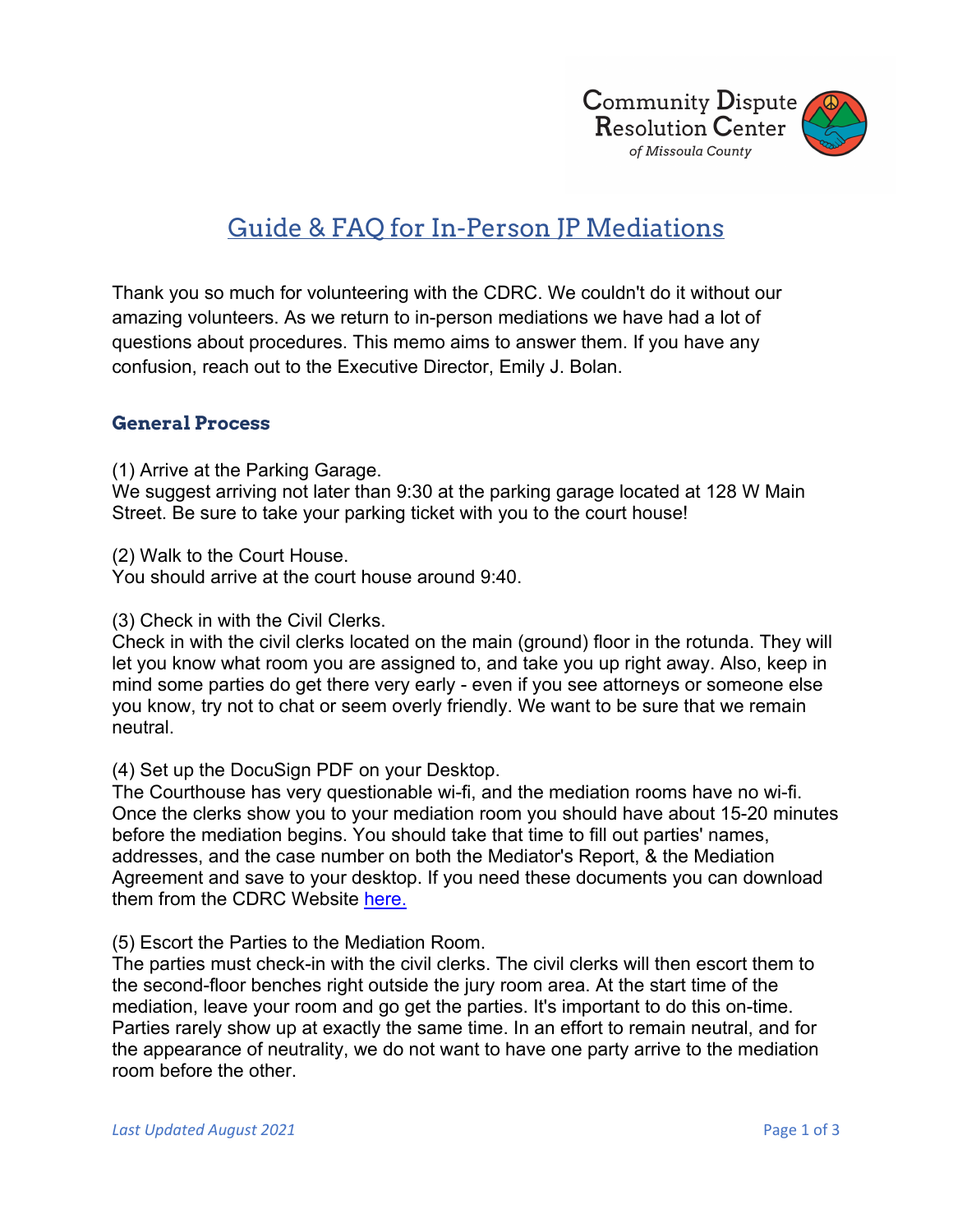

(6) Mediate. You're a rockstar, you know how to do this!

(7) Fill out the mediation agreement on your computer.

Do not worry about logging into Docusign. Fill out the PDF & save to your desktop. You do not need internet to do this. Be sure to get the email addresses of the parties, and double check the physical addresses are correct.

(8) Upload the mediation agreement to docusign.

You can either walk down to the annex near the DMV and connect to the public wifi - or connect to your hotspot on your cellphone. Make sure you **CC to jpinfo@missoulacounty.us in docusign.** 

(9) Fill out the Mediator's Report.

Fill out the Mediator's report and email it to jpinfo@missoulacounty.us, and cc Jody, Skip, & Emily.

# **FAQ Topics**

# **Parking:**

Mediators qualify for free parking at Central Park, the parking garage located at 128 W Main Street. Simply take your ticket (you receive this upon entering the parking garage) with you to the courthouse. After your mediation see the civil clerks located on the main (ground) floor in the rotunda and they will provide you with a green validation ticket you can use on your way out to avoid paying at the garage.

# **In-Person vs Zoom Mediation Scheduling:**

Starting August 1<sup>st</sup> morning mediations will be in-person and afternoon mediations will be via Zoom (video only).

Please plan your arrival so you have ample time to park, walk to the courthouse, and check in with the civil clerks (located on the main (ground) floor in the rotunda). The clerks will advise you once you arrive what room you will be assigned to for mediation that day, and escort you to that room.